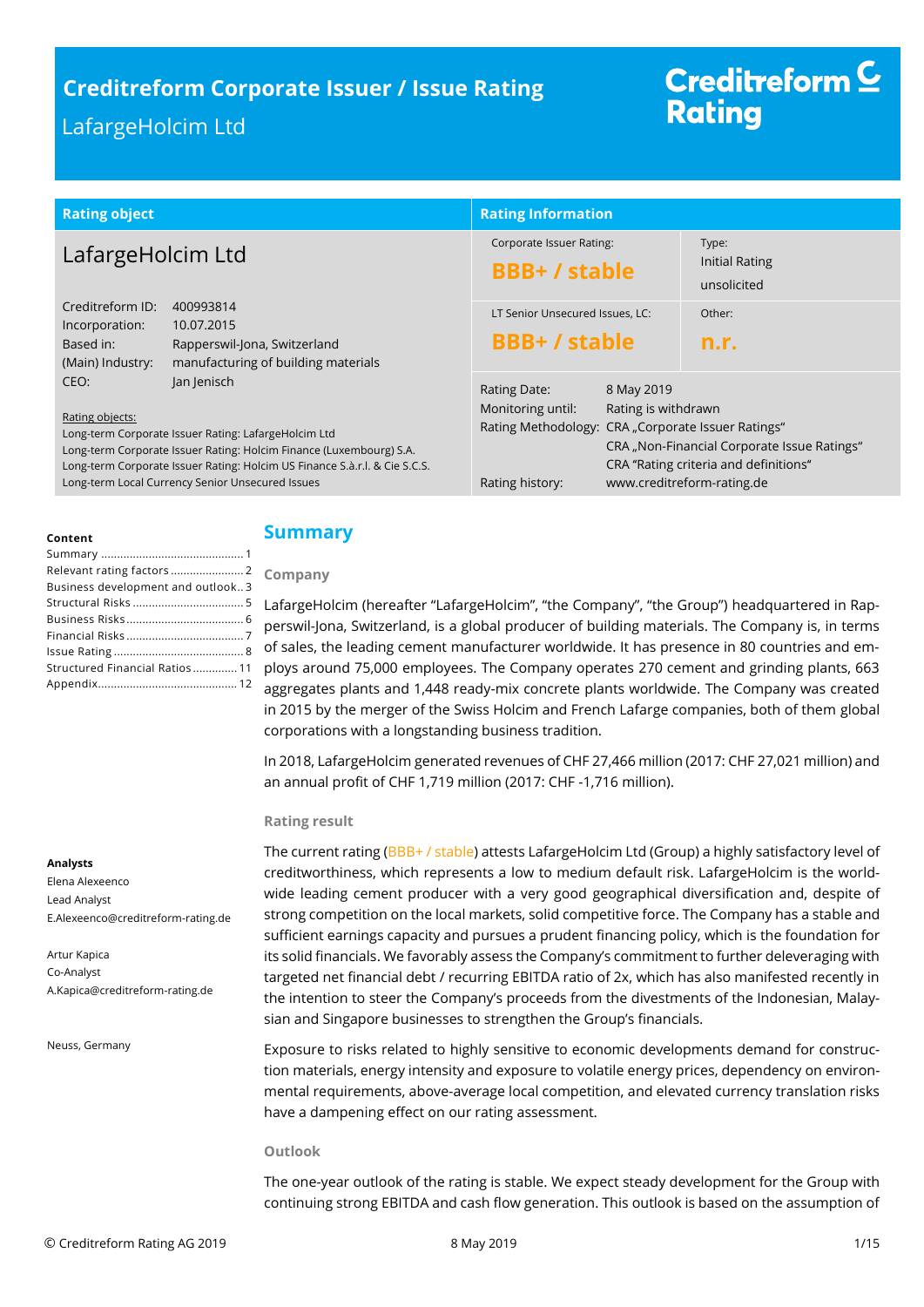an overall stable economic situation and increased demand for building materials, as well as largely unchanged regulatory framework conditions in the regions where LafargeHolcim operates. We assume that no significant impairments, which could negatively affect the key financials of the Company, will take place in the short-term perspective.

## <span id="page-1-0"></span>**Relevant rating factors**

Table 1: Financials of LafargeHolcim Ltd (Group) I Source: LafargeHolcim Ltd, Annual report 2018, standardized by CRA

| <b>LafargeHolcim Ltd</b>                                                                                                    |         | <b>CRA standardized figures<sup>1</sup></b> |  |  |
|-----------------------------------------------------------------------------------------------------------------------------|---------|---------------------------------------------|--|--|
| <b>Selected key figures of the financial</b><br>statement analysis<br><b>Basis: Annual accounts of 31.12. (IFRS, Group)</b> | 2017    | 2018                                        |  |  |
| Sales (billion CHF)                                                                                                         | 27.0    | 27.5                                        |  |  |
| EBITDA (billion CHF)                                                                                                        | 5.9     | 5.4                                         |  |  |
| EBIT (billion CHF)                                                                                                          | $-0.6$  | 2.7                                         |  |  |
| EAT (billion CHF)                                                                                                           | $-1.7$  | 1.7                                         |  |  |
| Total assets (billion CHF)                                                                                                  | 55.6    | 52.0                                        |  |  |
| Equity ratio (%)                                                                                                            | 45.4    | 47.4                                        |  |  |
| Capital lock-up period (days)                                                                                               | 44.7    | 44.4                                        |  |  |
| Short-term capital lock-up (%)                                                                                              | 26.7    | 23.7                                        |  |  |
| Net Total Liabilities / EBITDA adj. (Factor)                                                                                | 5.1     | 5.0                                         |  |  |
| Ratio of interest expenses to debt (%)                                                                                      | 3.7     | 3.7                                         |  |  |
| Return on Investment (%)                                                                                                    | $-1.36$ | 5.01                                        |  |  |

#### Note:

**General rating factors** summarize the key issues that – according to the analysts as of the date of the rating – have a significant or long-term impact on the rating, positive (+) as well as negative (-).

**Excerpts from the Financial Key Figures Analysis 2018**

+ increased sales + solid EBITDA

- decreased equity

 translation effects - fixed asset intensity

+ decreased total assets

- volatile development of the financial figures in recent years

- significant impact of currency

#### **General rating factors**

- Global leading cement manufacturer with very good geographical diversification
- Strong know-how and sufficient level of R&D
- Vertical integration and own mineral and production resources
- Strong earnings capacity and prudent financial policy
- As far as practicable, mix of different products and solutions
- Generally favorable global framework conditions for construction (growing population, growing cities, demand for sustainable and energy-efficient construction)
- Good access to financial markets
- + The degree of substitutability for the Company's products is currently limited
- Dependency on economic cycles
- Intensive competition

 $\overline{a}$ 

- Highly energy-intensive production and exposure to volatile energy prices
- Exposure to stringent environmental regulation
- Political and economic risks in merger countries
- Seasonality and weather-dependency

<sup>&</sup>lt;sup>1</sup> For analytical purposes, CRA adjusted the original values in the financial statements in the context of its financial ratio analysis.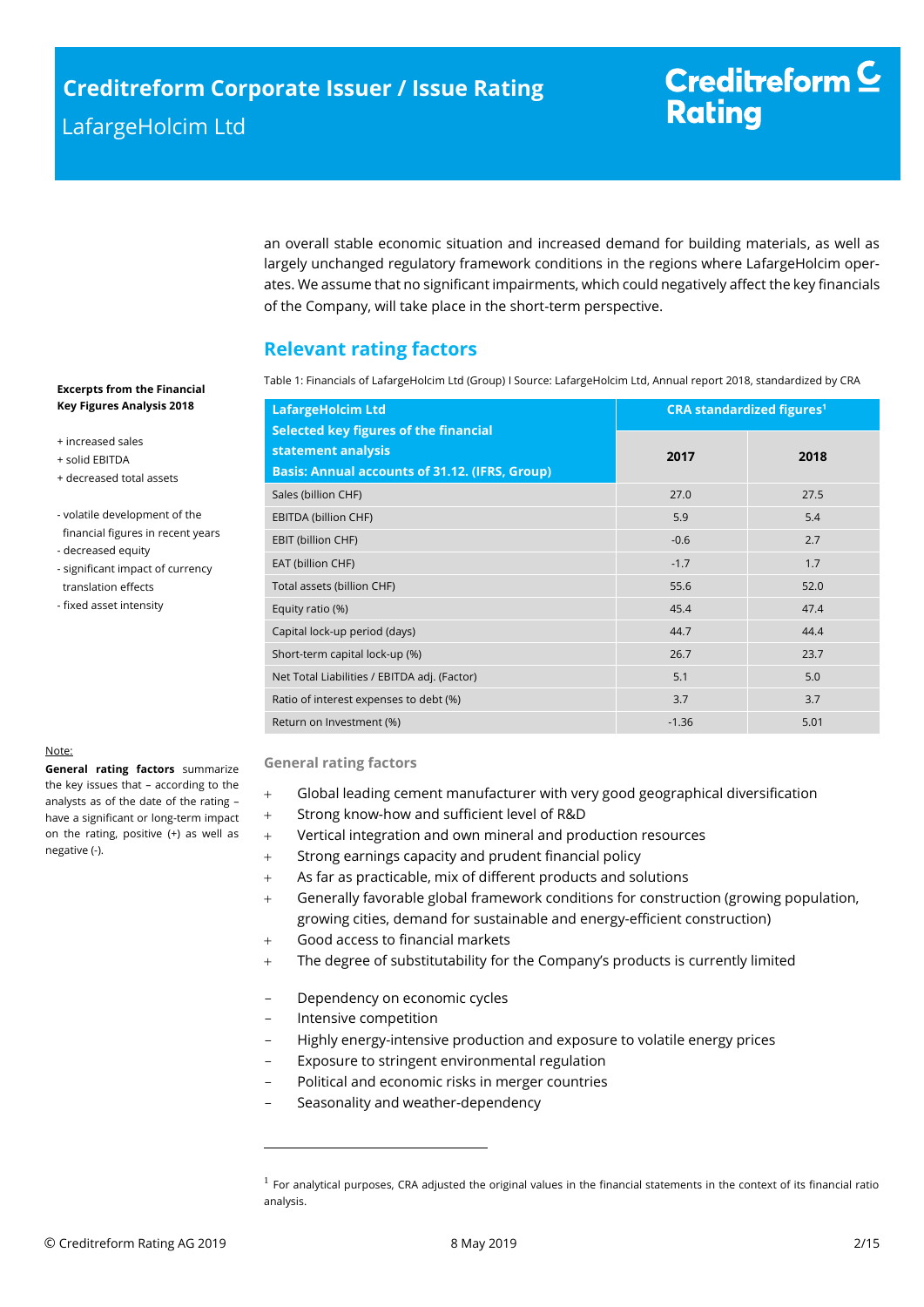**Current rating factors** are the key factors that, in addition to the underlying rating factors, have an impact on the current rating.

#### **Current rating factors (Rating 2019)**

- Slight improvement of financials
- + Savings in the course of strategy implementation
- Commitment to further deleverage
- Macro-economic and geopolitical risks
- Risks connected to the integration of newly-acquired companies
- Due to the significant impairments in 2017, volatility of the financial figures

#### **Prospective rating factors**

- + Flourishing global economy
- + Further acquisitions
- Diversification through development of new products with better energy balance and environmental footprint
	- Weak growth in the main markets
- Structural, administrative and organisational challenges in the course of integration of acquired companies
- Increase of leverage or deterioration of revenues with a view to volatile energy markets or tightening of environment protection requirements
- Inadequate dividend payments

#### **Best-case scenario**

In our best-case scenario for one year, we assume a rating of BBB+. We assume that the Company's key financials will remain stable or improve slightly following the targeted deleveraging and more conservative dividend policy against the background of generally stable development of the core markets of LafargeHolcim.

#### **Worst-case scenario**

In our worst-case scenario for one year, we assume a rating of BBB. This could be the case if the operative results worsen, following a slowing economy in one or multiple core regions or following deteriorating of margins. Another reason could be the increase of net debt, which as of today seems unlikely given the general policy of deleveraging as a significant point of the Group's strategy.

## <span id="page-2-0"></span>**Business development and outlook**

In 2018, the Company's performance accelerated in the second half of the year, which resulted in the growth of net sales by 1.6% to CHF 27,466 million (2017: CHF 27,021 million), or 5.1% on a like-for-like basis (i.e. adjusted of acquisitions/divestments as well as currency translation effects). The reported recurring EBITDA increased slightly to CHF 6,016 million (2017: CHF 5,990 million). In 2018, the annual result was impacted by the net non-recurring restructuring, litigation, implementation and other costs, which amounted to CHF 475 million (2017: CHF 460 million), as well as by impairment effects totalling CHF +6 million (2017: CHF -3,546 million). In 2017, the Company initiated an extensive portfolio review, which resulted in significant impairments on assets and goodwill. The total impairment charge resulted from the weaker-than-anticipated

**Prospective rating factors** are factors and possible events that – according to the analysts as per the date of the rating – would most likely have a stabilizing or positive effect (+) and a weakening or negative effect (-) on future ratings, if they occurred. This is not a full list of possible future events with potential relevance for future ratings. Circumstances can arise that are not included in the list of prospective factors whose effects are impossible to assess at the time of the rating, either because these effects are uncertain or because the underlying events are deemed unlikely to occur.

| Best-case-Scenario:  | RRR+       |
|----------------------|------------|
| Worst-case-Scenario: | <b>BBB</b> |

#### Note:

The scenarios are based on the information available at the time of the rating. Within the forecast horizon, some circumstances could occur that would lead to a rating change out of the indicated range.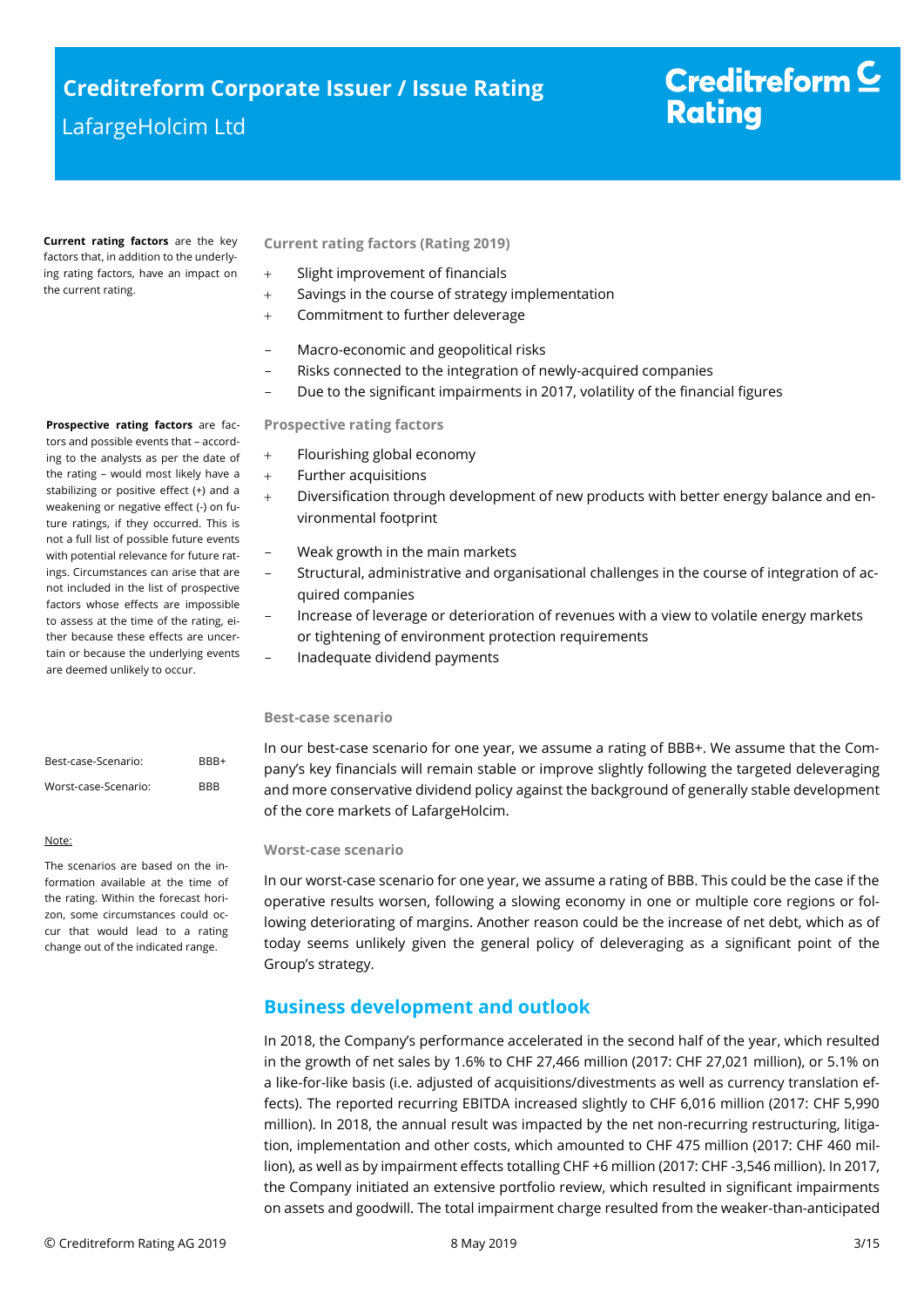outlook in terms of expected growth rates, cement demand, and export opportunities in countries as Spain, Malaysia and Egypt. We assume that during the last comprehensive portfolio review the majority of the valuation risks were disclosed and that no impairments of the magnitude of those from 2017 are to be expected in the near future.

Table 2: The development of Business of LafargeHolcim Ltd. Source: Consolidated annual accounts 2018 (reported figures)

| <b>LafargeHolcim Ltd</b>           |          |        |  |  |  |
|------------------------------------|----------|--------|--|--|--|
| In CHF million                     | 2017     | 2018   |  |  |  |
| Sales                              | 27,021   | 27,466 |  |  |  |
| <b>Recurring EBITDA</b>            | 5,990    | 6,016  |  |  |  |
| Operating profit before impairment | 3,229    | 3,306  |  |  |  |
| EAT                                | $-1,716$ | 1,719  |  |  |  |
| Capex                              | 1,355    | 1,285  |  |  |  |
| Net financial debt                 | 14,136   | 13,518 |  |  |  |

In the course of the implementation of its strategy program, the Company introduced improvements focused on simplification of its organizational structure and enhancing of cost discipline. Four corporate offices - in Singapore, Miami, Zurich and Paris - were closed. The Company recorded an improvement in selling, general and administrative expenses of CHF 260 million compared to 2017 (CHF 2,441 million, 2017: CHF 2,701 million). The adjusted operating profit before impairments increased by 2.4% to CHF 3,306 million (2017: CHF 3,229 million). Through the refinancing of CHF 1.5 billion, the Group achieved a better maturity profile on its financial debt and a reduction of financial costs from CHF 1,111 million to CHF 1,025 million. In 2018, the Company achieved an annual result of CHF 1,719 million (2017: CHF -1,716 million).

Table 3: The development by product lines of LafargeHolcim Ltd. I Source: Consolidated annual accounts 2018 (reported figures)

| <b>LafargeHolcim Ltd</b>      |               |        |                   |       |                                     |       |                                           |       |
|-------------------------------|---------------|--------|-------------------|-------|-------------------------------------|-------|-------------------------------------------|-------|
| $\,$ in CHF million $^\prime$ | <b>Cement</b> |        | <b>Aggregates</b> |       | <b>Ready-Mix</b><br><b>Concrete</b> |       | <b>Solutions &amp;</b><br><b>Products</b> |       |
|                               | 2017          | 2018   | 2017              | 2018  | 2017                                | 2018  | 2017                                      | 2018  |
| <b>Sales</b>                  | 17.964        | 18.052 | 3.925             | 4.091 | 5,263                               | 5.481 | 2,313                                     | 2,396 |
| <b>Recurring EBITDA</b>       | 4,810         | 4,688  | 767               | 893   | 148                                 | 232   | 264                                       | 203   |

The business division **Cement** recorded a solid volume growth of 4.4% and net sales growth of 6.6% on a like-for-like basis, driven by favorable market conditions with higher levels of building activities in most of its regions. Recurring EBITDA growth amounted to 1.7%, impacted by higher energy prices. In **Aggregates**, a like-for-like growth of volume by 1.2% and of net sales by 4.5% was achieved, driven by strong demand in Europe and North America. The recurring EBITDA improved by 15.1% on a like-for-like basis, a result of net sales gains combined with a leaner administrative structure. Driven by strong demand in Europe, the sales volumes of **Ready-Mix Concrete** increased marginally by 0.6% on a like-for-like basis. Net sales improved by 3.8% and recurring EBITDA climbed by 54.1% on a like-for-like basis due to the improvement of average selling prices in most regions, and due to the optimization of the administrative structure. The business division **Solutions & Products** achieved a growth of 2.7% on a like-for-like basis. Nevertheless, the recurring EBITDA decreased by 24.3% as a result of significant bitumen cost increases.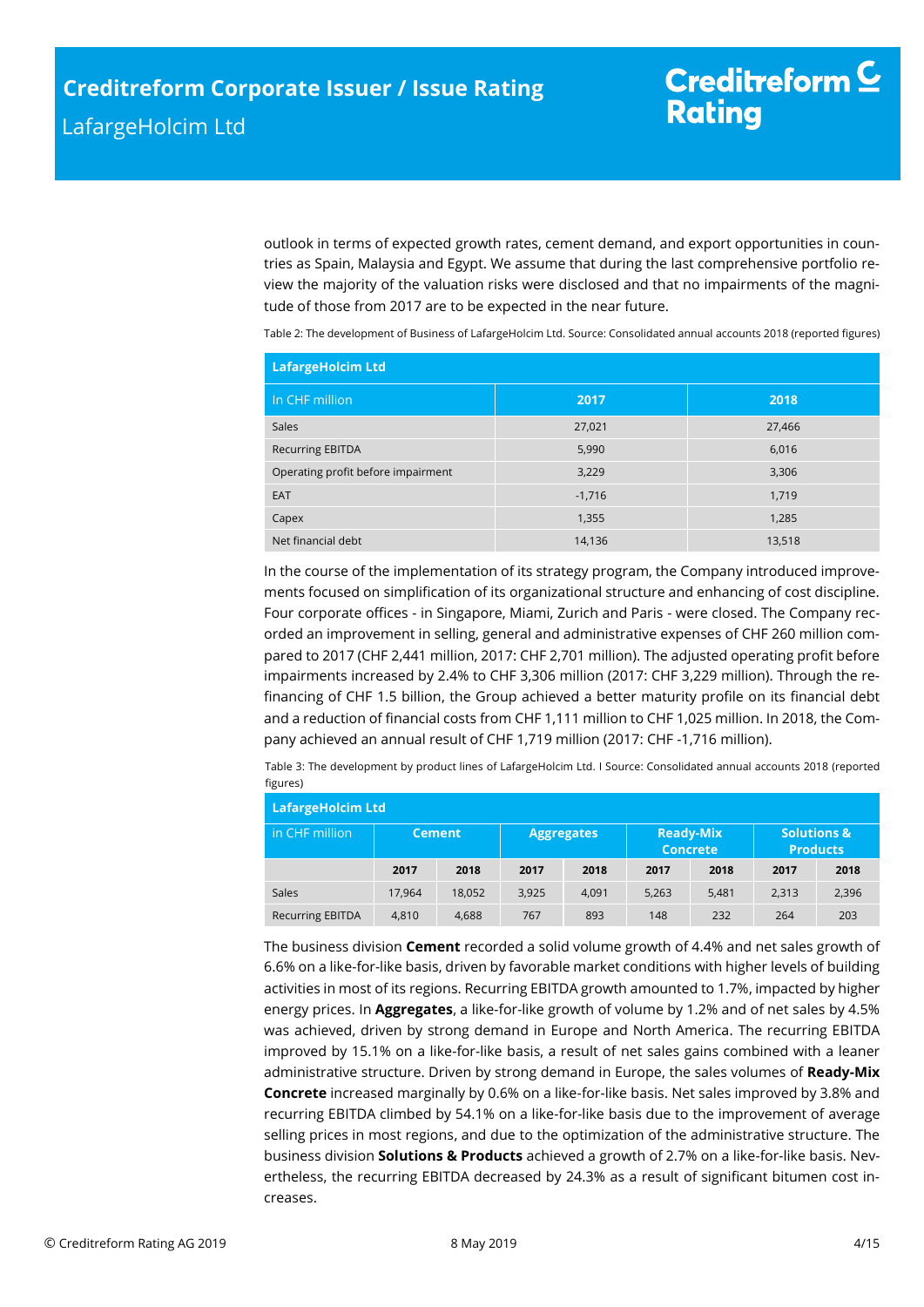# Creditreform  $C$ **Rating**

In 2018, the Company completed four acquisitions in Europe and North America in ready-mix concrete and aggregates, which also contributed to the Company's growth.

The Company expects stable growth of demand in 2019 in all of its geographical regions except for Middle East Africa, where market conditions are anticipated to stabilize, but will remain challenging. The targets for the 2019 financial year include growth of net sales by 3-5% and recurring EBITDA by at least 5% on a like-for-like basis. The Company has committed itself to further deleveraging, targeting a ratio of net debt to recurring EBITDA of 2x or less by the end of 2019. We assess the Company's objectives for 2019 as being realistic and achievable, especially taking into consideration the overall stable global market conditions and continuing strong demand for building materials in Europe and North America. We assume no significant impairments, which could noticeably affect the key financial figures of the Group in the medium-term perspective.

## <span id="page-4-0"></span>**Structural Risks**

The holding company LafargeHolcim Ltd is registered in Rapperswil-Jona, Canton of St.Gallen, Switzerland, under Swiss law for an indefinite period, and has direct and indirect interests in numerous regional subsidiaries worldwide. It was founded through the merger of Holcim Ltd and Lafarge S.A. on 10 July 2015. The share capital of the Company as of 31 December 2018 was divided into 606,909,080 shares; its fully paid-in share capital amounted to CHF 1,213,818,160. The major shareholders are Thomas Schmidheiny, holding 11.4% of the Company's shares, followed by Group Bruxelles Lambet (9.4% of the shares) and Harris Associates (5%). The remaining shares are in free float with numerous institutional investors among the shareholders. The Company is listed on the SIX Swiss Exchange and on Euronext Paris and prepares its financial statements and interim reports in accordance with IFRS.

The main governing bodies of the Company are the Board of Directors and the Executive Committee. The Board of Directors currently consists of 10 members, all of whom are independent in accordance with the Swiss Code of Best Practice for Corporate Governance. The Group's corporate governance comprises three committees, which support and advice the Board of Directors on three topics: "Nomination, Compensation and Governance Commitee", "Audit Committee", and "Health, Safety and Sustainability Committee". The corporate structure and management organization of LafargeHolcim is, in our view, clear and mature, and facilitates an adequate governance of the Group according to its strategic objectives as well as according to the generally high requirements set for capital market-oriented companies. As far as we can assess, the Company's corporate governance largely enables a balanced consideration of the interests of employees, shareholders and other stakeholders, as well as stipulates necessary management control mechanisms.

The Group operates in 80 countries and employs around 75,000 people. Its operations are organized into five geographical segments: Asia Pacific, Latin America, Europe, North America, and Middle East Africa. The main business divisions are Cement, Aggregates, Ready-Mix Concrete, and Solutions and Products. The Cement division includes all activities connected to the manufacturing and distribution of cement, ranging in type from classical Portland and masonry cements to special products for different environments such as those with harsh natural conditions. The Aggregates division focuses on the production, processing and distribution of aggregates such as crushed stone, gravel and sand, which are used as raw materials in concrete production, masonry and asphalt, as well as a base materials for roads, landfills and buildings.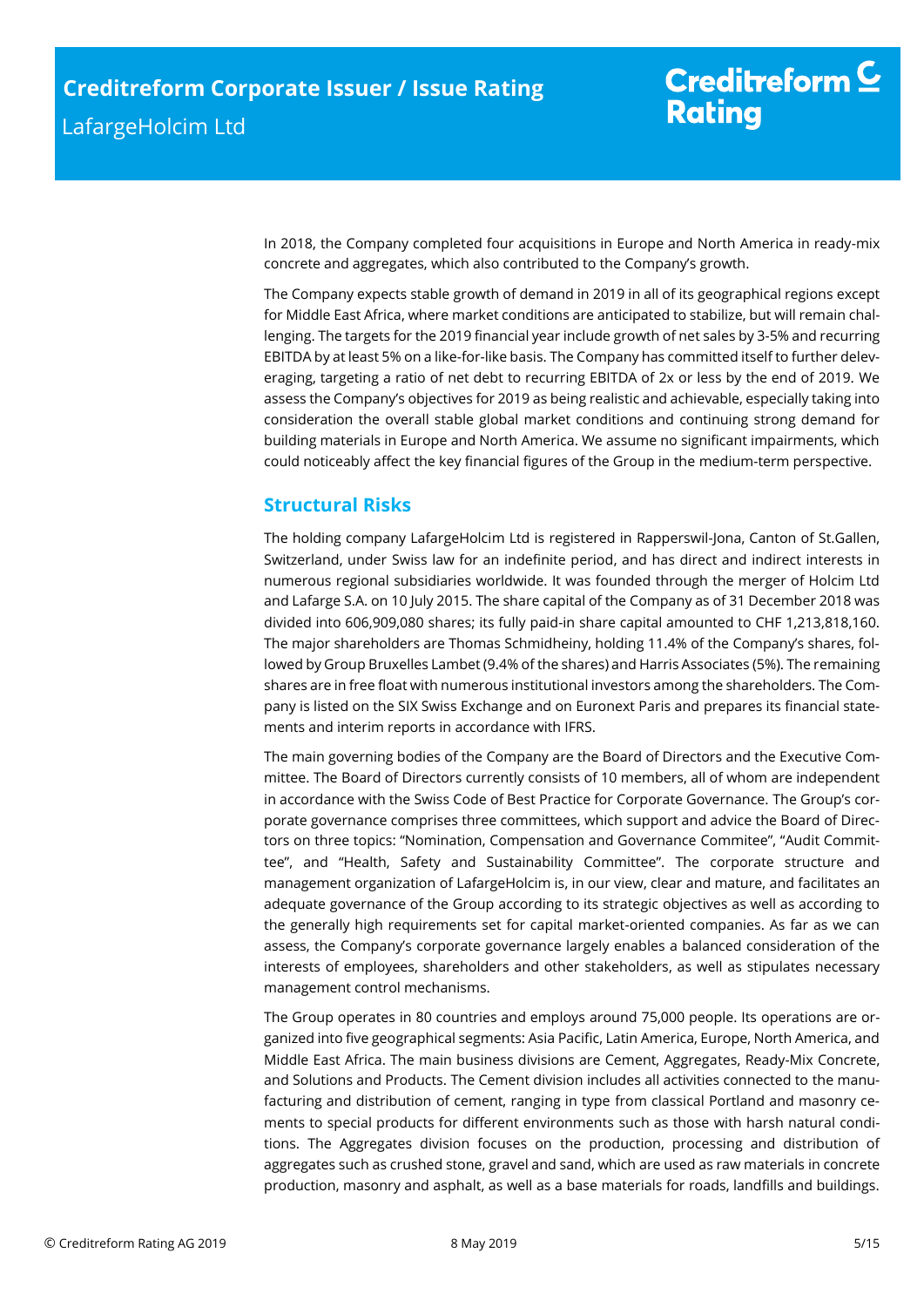Ready-mix concrete comprises the production and distribution of a range of ready-mix concretes including self-filling and self-levelling concrete, architectural, insulation, and pervious concrete. The Solutions & Products division offers contracting services and product-specific solutions as well as products such as asphalt, dry mortars and ultra-high specific products.

Based on publicly available information, we assume sufficiently developed structures with regard to risk management, accounting, and controlling, as well as regarding other administrative and operational functional areas. The widespread geographical diversification of the Group requires a high degree of organization and entails risks associated with local legal, political, cultural and social particularities, as well as risks related to access to resources. We assume that the Group's structure supports the implementation and monitoring of its strategy in accordance with the specific legislation and regulatory frameworks in the countries in which the Group operates. Noteworthy are also risks connected to the Company's ongoing acquisitions, including financing risks and risks of integration of acquired companies into the Group. The size of the Company and its major global position are advantages in our view, because they facilitate access to financial markets and enable the establishment of state-of-the-art technology.

## <span id="page-5-0"></span>**Business Risks**

Due to its global alignment, the Company is crucially dependent on a well-functioning global economy. The reason for this is that; there are considerable risks related to global protectionist tendencies as well as geopolitical and macroeconomic uncertainties. Political, economic, and social instabilities in significant individual markets or regions can negatively affect the Group's activities as a whole, despite its generally strong position based on its broad geographical diversification.

Due to the commodity nature of building material products and to the relatively low degree of product differentiation, the market for cement, aggregates and other construction materials and services is highly competitive. The competition in these segments is based primarily on price and only to a lesser extent on quality and services. According to estimations of the cement market, the four major manufacturers worldwide (with the exception of China) produce around a quarter of the global cement output. Although LafargeHolcim is, in terms of revenues, the worldwide largest cement manufacturer, the company faces intense competition on most of its regional markets. The main competitors for the Group at a global level are Heidelberg Cement, Cemex and CRH.

The demand for construction materials is driven by the development of the construction business, which is very sensitive to overall economic cycles as well as to levels of expenditure for residential, industrial, and infrastructure construction in each country where the Group operates. The production of cement implies a range of environmental concerns such as high energyconsumption in mining, manufacturing and transporting the cement, as well as concerns related to air pollution. Due to the energy-intensity of its operations, the Group's exposure to risks related to energy prices, or to the availability of different fuels, is significant. The Group uses a range of measures to control and mitigate these risks, including the use of varied energy sources, hedging and closing of long-term supply agreements, and technological improvements aimed at reducing the proportion of clinker, and its substitution through mineral components. The Group is required to comply with the environmental regulations in countries in which it operates, especially those concerning greenhouse gases emissions, the discharge of materials into the environment and using of hazardous substances, as well as health and safety laws. In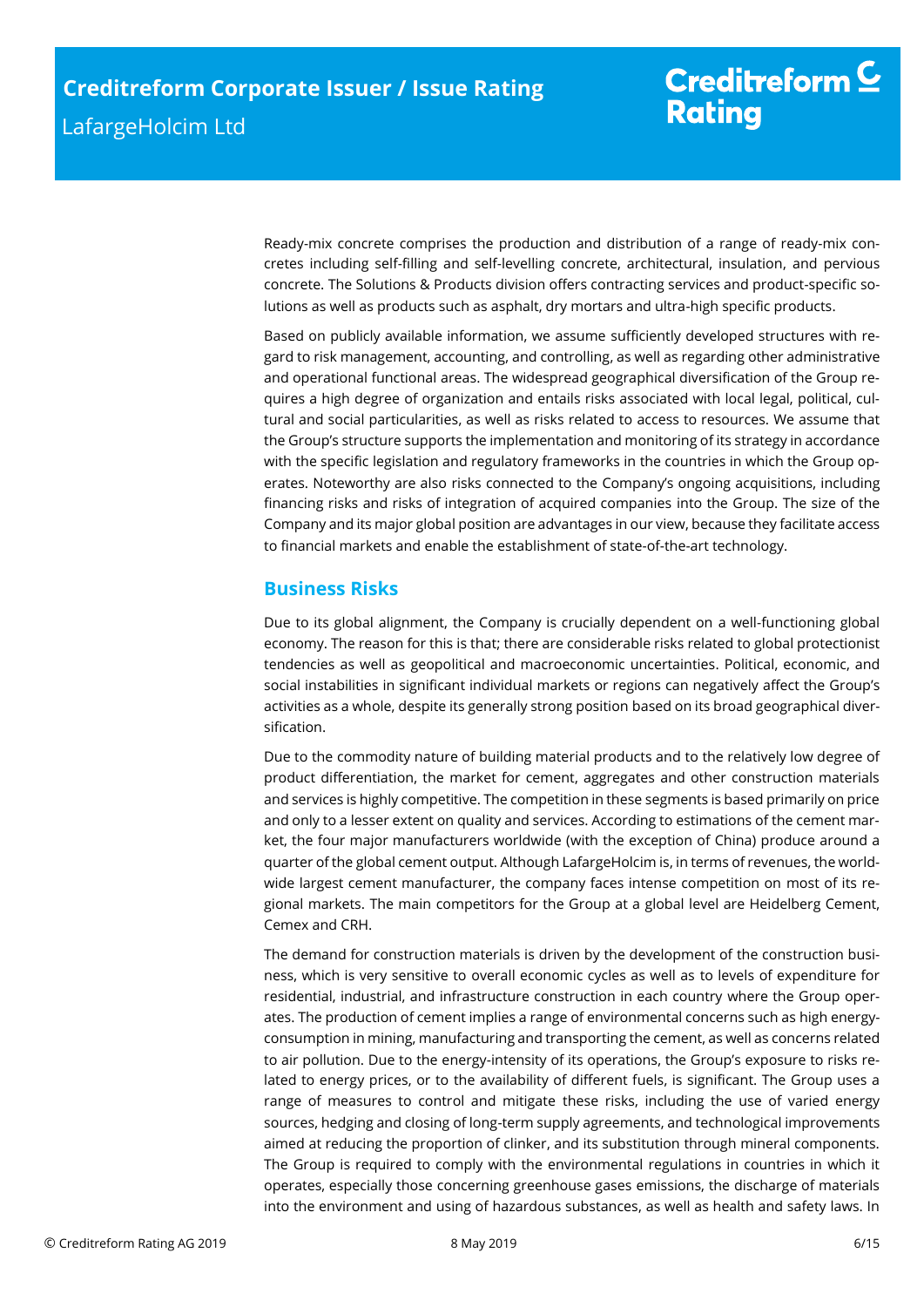the European Union, the cement industry is subject to a cap and trade scheme on CO2 emissions. Noncompliance with environmental regulations, or failure to meet its obligations to surrender CO2 allowances can incur penalties which could potentially have a significant negative impact on the Company's financials and cost structure.

The Company's strategy 2022 focuses primarily on growth, with 3-5% of net sales growth and 5% growth of recurring EBITDA yearly; structure optimization, especially regarding corporate support functions; and financial strength. Regarding the Group's performance in 2018 and the implementation of its strategy, please refer to the sections Business Development and Outlook, and Financial Risks.

Global trends such as the growing world population, urban growth, and demand for better living standards and energy efficiency are the reasons for the increasing demand for building materials, creating overall positive framework conditions for the business of LafargeHolcim despite stringent environmental regulation. We assess that the Company's strong market position, geographical diversification, earnings capacity, and good access to the financial markets facilitate a high level of organization and the ability to comply with strict environmental protection requirements, and to implement prudent and wide-ranging risk management. The Company is further capable of investing in the development of new products as alternatives for the traditional Portland cement which can meet to modern environmental and energy-saving standards, thus creating additional competitive advantages.

Based on its position as the global market leader, and on the size of the Company and its diversification, we assess the Company's business risk – in spite of the challenges presented by economic circumstances, environmental and other regulatory requirements, and strong competition – as moderate. We believe that the Group can succeed - in the near term - in largely retaining its market position and profitability.

## <span id="page-6-0"></span>**Financial Risks**

For the purposes of its financial ratio analysis, Creditreform Rating AG (CRA) adjusted the original values in the financial statements. Contrary to our normal practice, we deducted the goodwill shown on the balance sheet from the equity by 50%, suggesting a certain recoverability of the goodwill.

The reported equity decreased as of 31 December 2018 despite the positive result of the financial year 2018, amounting to CHF 30,053 million (2017: CHF 30,975 million). The decrease was mainly due to dividend payments of CHF 1,348 million and currency translation adjustments of CHF 1,411 million. Currency translation adjustments totaled CHF -14 billion and represent a high burden on ecquity. Furthermore, the Group has a solid adjusted equity ratio of 47.4% (2017: 45.4%). The inherently high capital intensity of its assets (75.8%) is customary in the industry. Against the background of the Group's high capital intensity, ongoing capital expenditures are required. With a view to its global alignment, currency translation effects are significant for the Company. These risks are marginal for the Company's operations, as LafargeHolcim produces most of its products locally, so income and costs are incurred in the respective local currencies.

We consider the financing structure of the Group to be solid and well balanced. Net financial debt amounted to CHF 13,518 million, a decrease of CHF 828 million, which was partially a result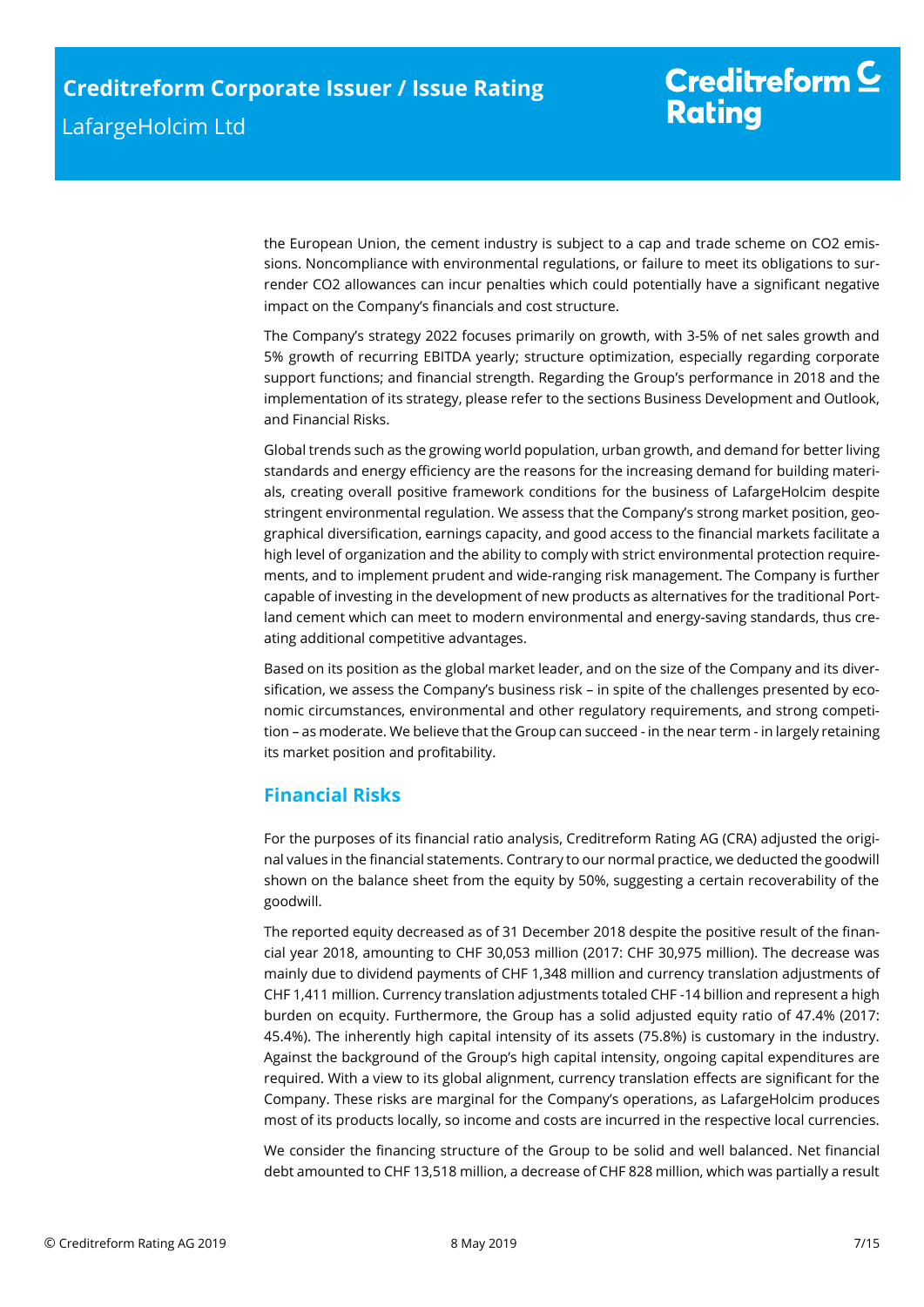of the reclassification of Indonesian business, including local debt, as held for sale. The net financial debt / EBITDA ratio improved from 2.4x to 2.2x as of 31 December 2018. The capital market issuances of CHF 1.5 billion facilitated an improvement of the debt maturity profile with lower interest rates. The average financial debt maturity improved from 6.3 years in 2017 to 6.5 years as of 31 December 2018. Eighty-seven percent of the Company's financial debt represents financing on capital markets and 13% is bank financing. In the 2018 financial year, the Company used external financing sources for refinancing and general corporate purposes, while investment activities were funded through the internal cash generation.

The Company's liquidity position is strong and has sufficient reserves. Cash and cash equivalents amounted to CHF 2,515 million and there were undrawn committed credit lines of CHF 6,239 million. The Company has commercial paper programs in USD, EUR and NGN, for the purpose of covering short-term liquidity needs. As of 31 December 2018, CHF 96 million of these programs were used.

Taking into consideration the Company's strong cash generation capacity with a recurring EBITDA of approximately CHF 6 billion, its cash reserves, and the considerable volume of committed credit lines, we hold the view that LafargeHolcim will be able to implement its strategy and to fund further acquisitions and the necessary capex. In May 2019, the Company has signed an agreement for the divestment of its Malaysian business. As in the case of Indonesian business, the consideration of USD 396 million is supposed to be used for the strengthening of financial position of LafargeHolcim. The Company's commitment to deleverage is expressed in the targeted further improvement of the net financial debt to recurring EBITDA ratio by the yearend 2019 to 2x from 2.2x as of 31 December 2018. The Company has revised its to date rather generous dividend policy by introducing a scrip dividend. According to this policy, shareholders will be given the choice of having the dividend paid out in cash or in the form of new shares. The share-buyback program, which was initiated in 2018, was discontinued ahead of schedule and did not achieve the targeted volume of CHF 1 billion. We assess this strategy of deleveraging, controlled capex and envisaged reduction of cash outflows for dividend payments as generally positive and have taken it into account in our rating result.

## <span id="page-7-0"></span>**Issue Rating**

#### **Further issuer ratings**

In addition to the rating of LafargeHolcim Ltd the following Issuers and their issues (see below), have been rated.

- Holcim Finance (Luxembourg) S.A.
- Holcim US Finance S.à.r.l. & Cie S.C.S.

**Issuer rating of Holcim Finance (Luxembourg) S.A.**

Holcim Finance (Luxembourg) S.A. ("the Issuer") is a wholly-owned subsidiary (partially through Holderfin B.V.) of LafargeHolcim Ltd which was incorporated in the Grand Duchy of Luxembourg on 27 March 2003 and governed by Luxembourg law. The Issuer's principal business is to act as a financing company. Its activities are directly related to the financing needs of the Group. As a wholly owned subsidiary of LafargeHolcim, the Issuer is dependent on the performance of the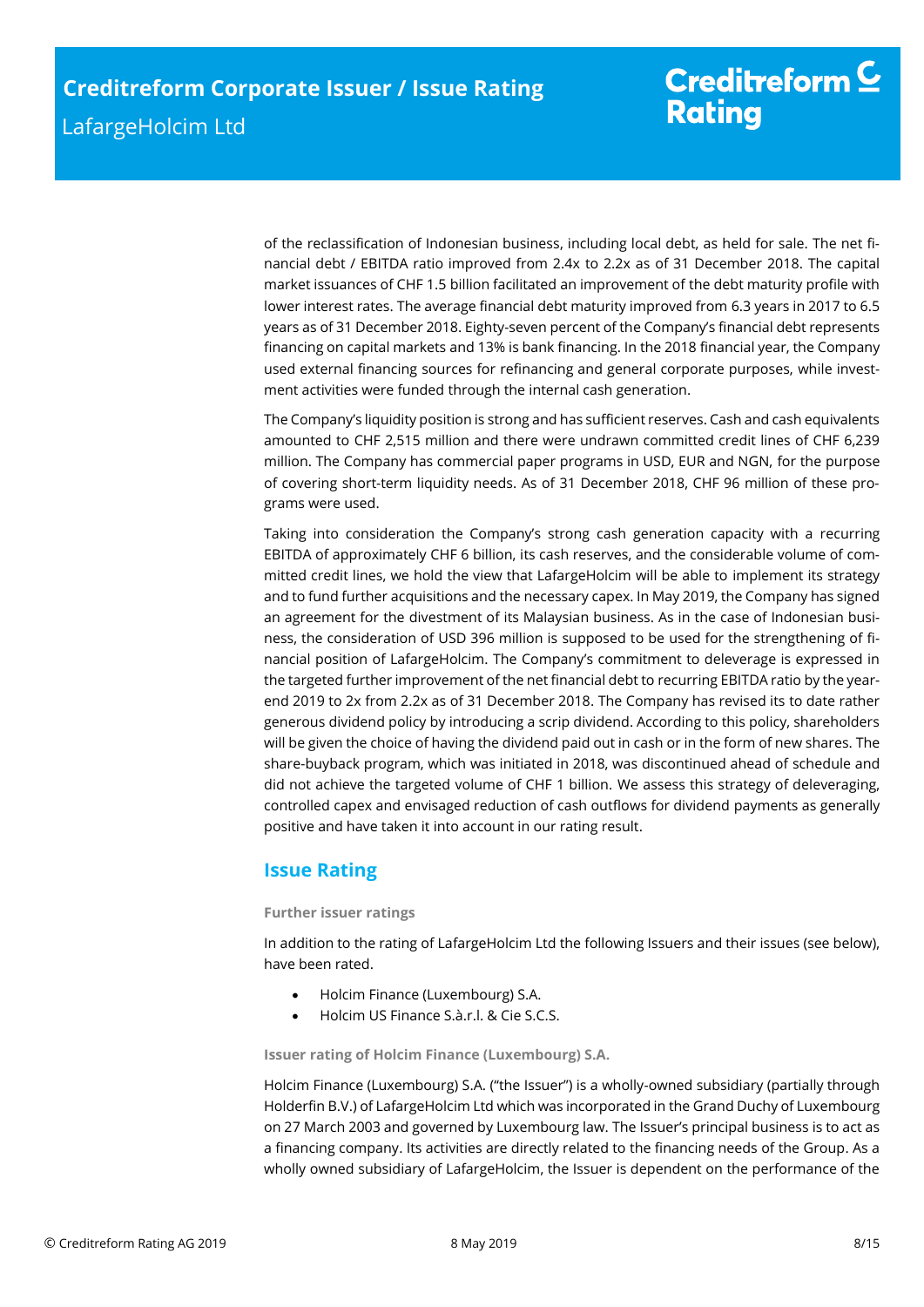Group and the ability of its members to generate sufficient income to satisfy its payment obligations to other capital market participants. The Issuer's financial statements are fully consolidated in the financial statements of the Group. For these reasons, we derive the rating of Holcim Finance (Luxembourg) S.A. from the unsolicited corporate issuer rating of LafargeHolcim Ltd, e.g. BBB+ with stable outlook.

#### **Issuer rating of Holcim US Finance S.à.r.l. & Cie S.C.S.**

Holcim US Finance S.à.r.l. & Cie S.C.S. ("the Issuer") is, through Holcim US Finance S.à.r.l. and Holdetrade Ltd & Cie S.N.C, a wholly-owned subsidiary of LafargeHolcim Ltd, which was incorporated in the Grand Duchy of Luxembourg on 28 November 2005 and is governed by Luxembourg law. The Issuer's principal business is to act as a financing company. As with the finance company described above, its activities are directly related to the financing needs of the Group. As a wholly owned subsidiary of LafargeHolcim, the Issuer is dependent on the performance of the Group and the ability of its members to generate sufficient income to satisfy its payment obligations to other capital market participants. The Issuer's financial statements are fully consolidated in the financial statements of the Group. For these reasons, we derive the rating of Holcim US Finance S.à.r.l. & Cie S.C.S. from the unsolicited corporate issuer rating of Lafarge-Holcim Ltd, e.g. BBB+ with stable outlook.

#### **Issue rating details**

The rating objects of this issue rating are exclusively the long-term notes, denominated in euros, issued by LafargeHolcim Ltd Holcim Finance (Luxembourg) S.A., and Holcim US Finance S.à.r.l. & Cie S.C.S., which are included in the list of ECB-eligible marketable assets. The ECB list of eligible marketable assets can be found on the website of the ECB.

The notes have been issued under the EMTN program with their latest prospectus from 17 May 2018. This EMTN program amounts to EUR 10 billion. Notes issued by Holcim Finance (Luxembourg) S.A. and Holcim US Finance S.à.r.l. & Cie S.C.S. are unconditionally and irrevocably guaranteed by LafargeHolcim Ltd. The notes and coupons under the EMTN program constitute direct, senior, unconditional unsecured obligations of the Issuers and rank parri passu among themselves and with all other present or future unsecured and unsubordinated obligations of the issuers. Additionally, the notes benefit from a negative pledge provision and a cross default mechanism. A change of control option is generally possible and has to be mentioned in specific final terms.

#### **Corporate issue rating result**

We have provided the debt securities issued by Holcim Finance (Luxembourg) S.A. and Holcim US Finance S.à.r.l. & Cie S.C.S. with a rating of BBB+ / stable. The rating is based on the corporate rating of LafargeHolcim Ltd. Other types of debt instruments or issues denominated in other currencies by the issuers have not been rated by CRA. For a list of all currently valid ratings and additional information, please consult the website of Creditreform Rating AG.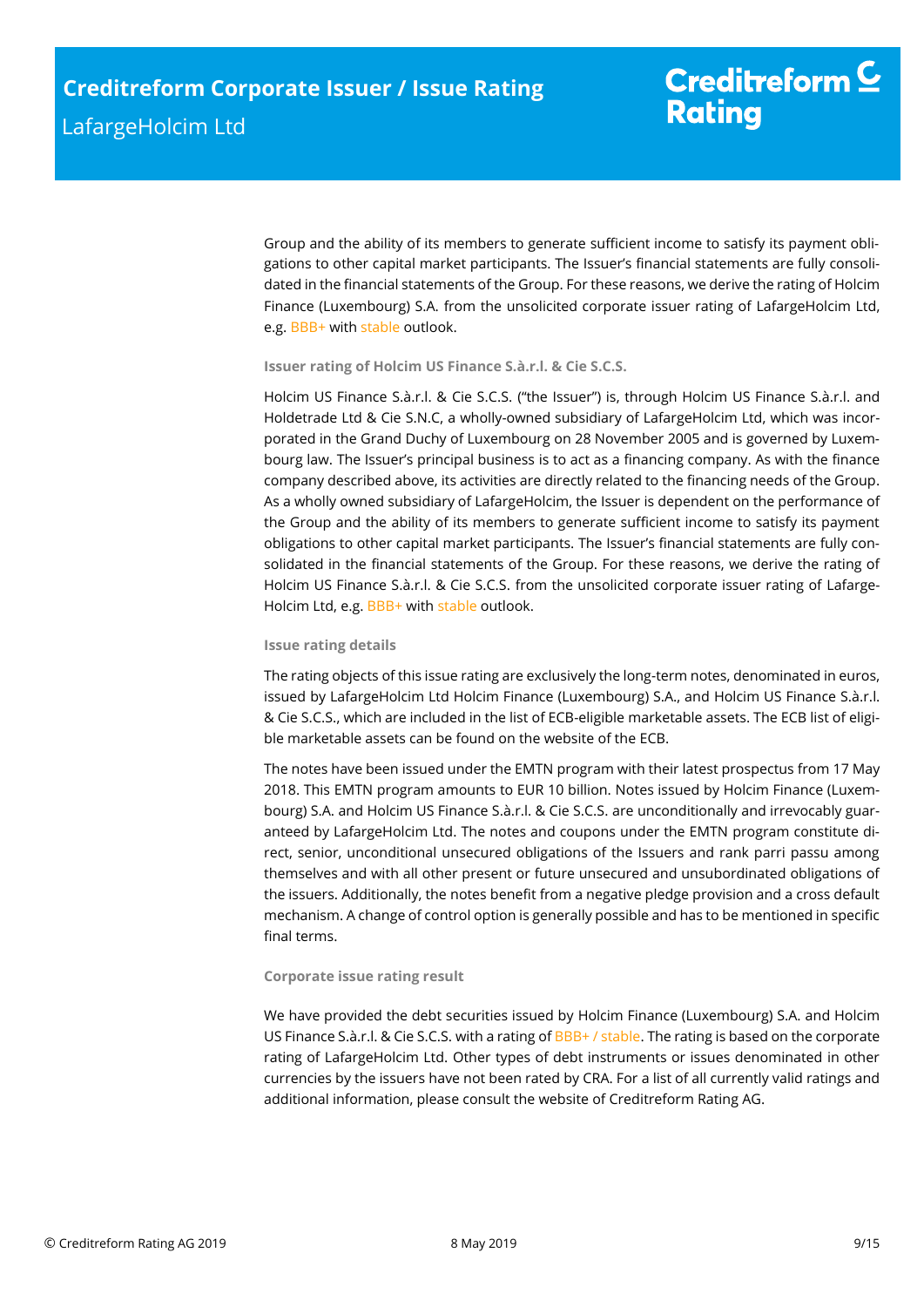#### **Overview**

Table 4: Overview of CRA Ratings I Source: CRA

| <b>Rating Objekt</b>                             | <b>Details</b> |               |  |
|--------------------------------------------------|----------------|---------------|--|
|                                                  | Date           | Rating        |  |
| LafargeHolcim Ltd (Issuer)                       | 8 May 2019     | BBB+ / stable |  |
| Holcim Finance (Luxembourg) S.A. (Issuer)        | 8 May 2019     | BBB+ / stable |  |
| Holcim US Finance S.à.r.l. & Cie S.C.S. (Issuer) | 8 May 2019     | BBB+ / stable |  |
| Long-term Local Currency Senior Unsecured Issues | 8 May 2019     | BBB+/stable   |  |
| Other                                            | --             | n.r.          |  |

Table 5: Overview of Euro Medium Note program I Source: LafargeHolcim, Base Prospectus dated 15 May 2018

| <b>Overview 2018 EMTN Program</b> |                                                                                                                                     |             |                                     |  |  |  |
|-----------------------------------|-------------------------------------------------------------------------------------------------------------------------------------|-------------|-------------------------------------|--|--|--|
| Volume                            | EUR 10,000,000,000                                                                                                                  | Maturity    | Depending on<br>the respective bond |  |  |  |
| Issuer                            | Holcim Finance (Luxembourg) S.A.<br>(Issuer)<br>Holcim US Finance S.à.r.l. & Cie<br>S.C.S. (Issuer)                                 | Coupon      | Depending on<br>the respective bond |  |  |  |
| Arranger                          | CityGroup                                                                                                                           | Currency    | Depending on<br>the respective bond |  |  |  |
| <b>Credit Enhancement</b>         | Guarantee of LafargeHolcim Ltd for<br>Issues of Holcim Finance (Luxem-<br>boug) S.A. and Holcim US Finance<br>S.à.r.l. & Cie S.C.S. | <b>ISIN</b> | Depending on<br>the respective bond |  |  |  |

<span id="page-9-0"></span>All future LT LC senior unsecured Notes issued by Holcim Finance (Luxembourg) S.A., Holcim US Finance S.à.r.l. & Cie S.C.S. or LafargeHolcim Ltd which have similar conditions to the current EMTN program, are denominated in euro and included in the list of ECB-eligible marketable assets will, until further notice, receive the same ratings as the current LT LC senior unsecured Notes issued under the EMTN program. Notes issued under the program in any currency other than euro, or other types of debt instruments, have not yet been rated by CRA. For a list of all currently valid ratings and additional information, please consult the website of Creditreform Rating AG.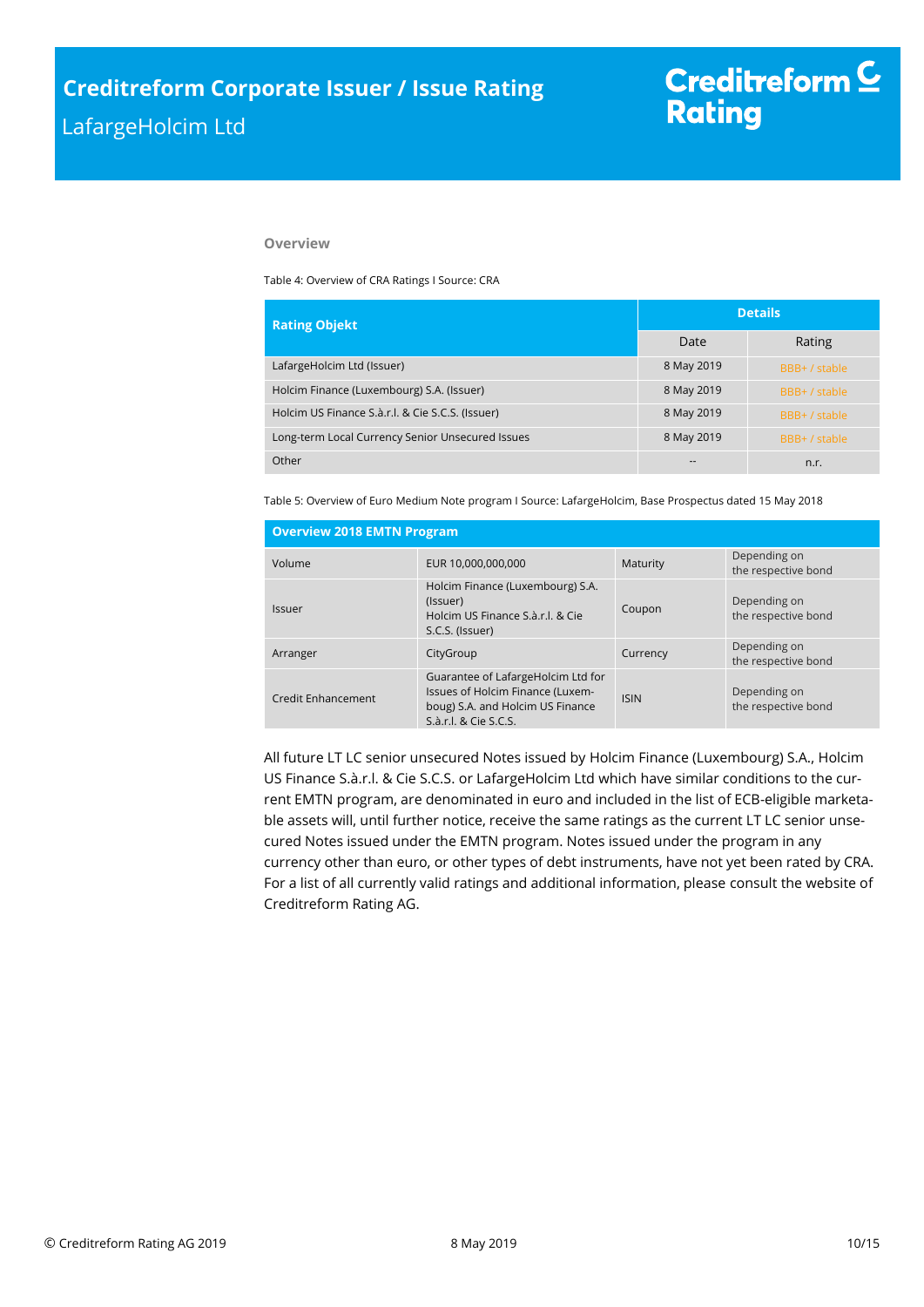# Creditreform <sup>C</sup><br>Rating

## **Structured Financial Ratios**

Table 6: Financial ratios of LafargeHolcim Ltd (Group) I Source: LafargeHolcim Ltd annual report 2018, standardized by CRA

| <b>Asset Structure</b>                      | 2015           | 2016   | 2017    | 2018   |
|---------------------------------------------|----------------|--------|---------|--------|
| Fixed asset intensity (%)                   | 77.41          | 74.26  | 75.44   | 75.78  |
| Asset turnover                              |                | 0.43   | 0.44    | 0.52   |
| Asset coverage ratio (%)                    | 69.41          | 73.60  | 87.53   | 87.26  |
| Liquid funds to total assets (%)            | 6.83           | 8.15   | 7.58    | 4.84   |
| <b>Capital Structure</b>                    |                |        |         |        |
| Equity ratio (%)                            | 47.54          | 47.90  | 45.43   | 47.36  |
| Short-term-debt ratio (%)                   | 23.06          | 20.70  | 20.70   | 20.62  |
| Long-term-debt ratio (%)                    | 6.19           | 6.76   | 20.60   | 18.77  |
| Capital lock-up period (in days)            | 56.40          | 40.20  | 44.67   | 44.36  |
| Trade-accounts-payable ratio (%)            | 5.67           | 4.90   | 5.94    | 6.42   |
| Short-term capital lock-up (%)              | 44.67          | 33.03  | 26.69   | 23.72  |
| Gearing                                     | 0.96           | 0.92   | 1.03    | 1.01   |
| Leverage                                    | --             | 2.10   | 2.14    | 2.16   |
| <b>Financial Stability</b>                  |                |        |         |        |
| Cash flow margin (%)                        | $\overline{a}$ | 14.28  | 11.32   | 12.73  |
| Cash flow ROI (%)                           |                | 6.36   | 5.50    | 6.72   |
| Debt / EBITDA adj.                          | 9.29           | 6.01   | 5.25    | 4.99   |
| Net Debt / EBITDA adj.                      | 8.08           | 5.07   | 4.52    | 4.54   |
| <b>ROCE (%)</b>                             | $-1.65$        | 6.48   | $-2.27$ | 7.18   |
| Debt repayment period                       | --             | 10.09  | 6.91    | 9.14   |
| <b>Profitability</b>                        |                |        |         |        |
| Gross profit margin (%)                     | 100.00         | 73.92  | 70.29   | 67.89  |
| EBIT interest coverage                      | $-0.09$        | 3.25   | $-0.51$ | 2.66   |
| <b>EBITDA</b> interest coverage             | 4.75           | 5.43   | 4.90    | 4.84   |
| Ratio of personnel costs to total costs (%) |                | 8.85   | 8.47    | 7.98   |
| Ratio of material costs to total costs (%)  |                | 26.08  | 29.71   | 32.11  |
| Return on investment (%)                    | $-0.94$        | 4.98   | $-1.36$ | 5.01   |
| Return on equity (%)                        |                | 7.06   | $-6.04$ | 7.02   |
| Net profit margin (%)                       | $-5.77$        | 7.77   | $-6.35$ | 6.26   |
| Interest burden (%)                         |                | 80.35  |         | 87.00  |
| Operating margin (%)                        | $-0.36$        | 13.34  | $-2.09$ | 9.94   |
| <b>Liquidity</b>                            |                |        |         |        |
| Cash ratio (%)                              | 29.62          | 39.36  | 36.61   | 23.45  |
| Quick ratio (%)                             | 69.41          | 94.17  | 84.64   | 79.95  |
| Current ratio (%)                           | 97.94          | 124.32 | 118.60  | 117.43 |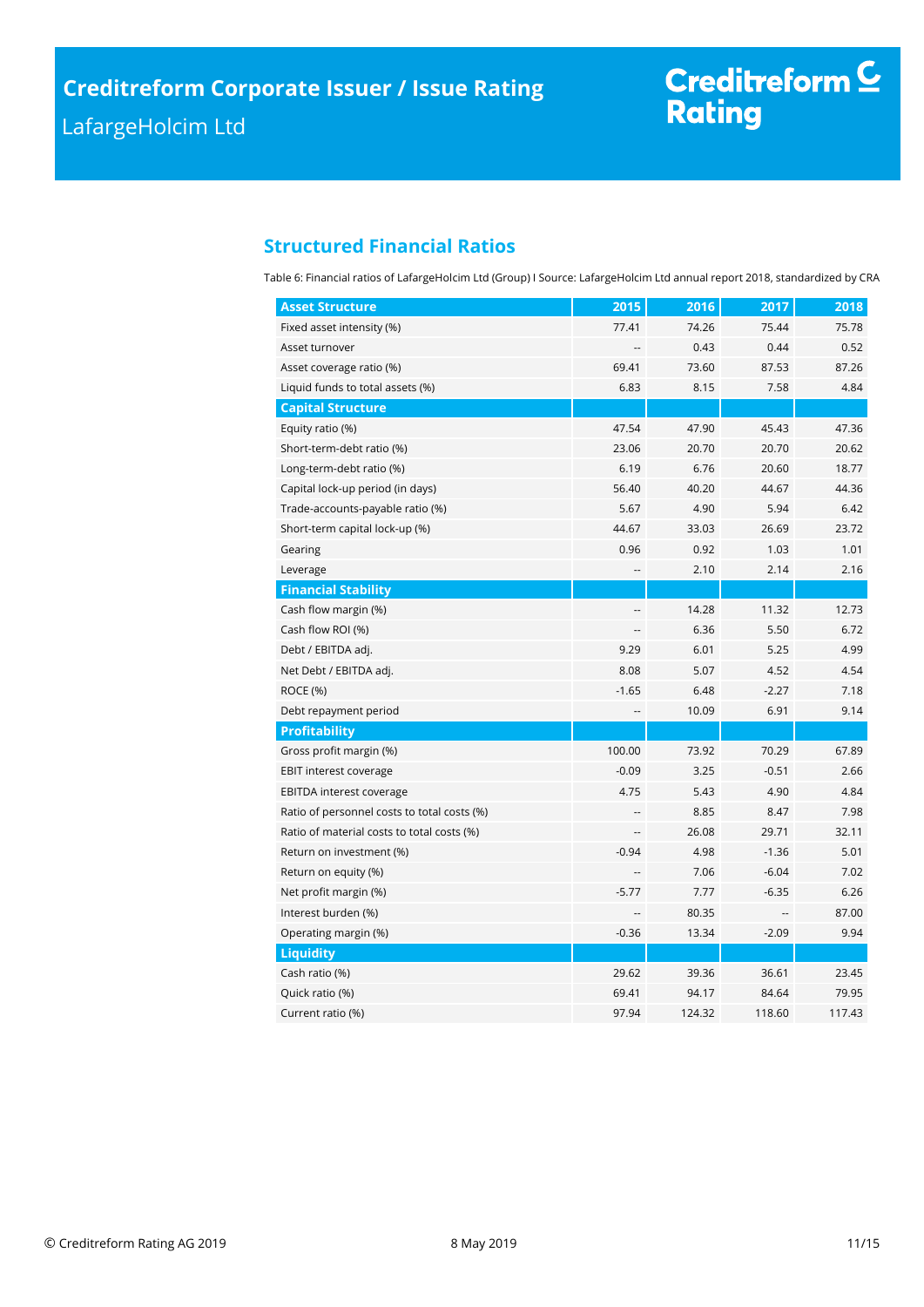## <span id="page-11-0"></span>**Appendix**

#### **Rating history**

The rating history is available at:

<https://www.creditreform-rating.de/de/ratings/published-ratings/>

Corporate issuer rating of LafargeHolcim Ltd

| Event          | <b>Rating date</b> | <b>Publication date</b>         | <b>Monitoring period</b>    | Result        |
|----------------|--------------------|---------------------------------|-----------------------------|---------------|
| Initial rating | 8 May 2019         | www.creditreform-rat-<br>ing.de | Withdrawal of the<br>rating | BBB+ / stable |

Corporate issuer rating of Holcim Finance (Luxembourg) S.A.

| <b>Event</b>   | Rating date | <b>Publication date</b> | <b>Monitoring period</b> | <b>Result</b> |
|----------------|-------------|-------------------------|--------------------------|---------------|
| Initial rating | 8 May 2019  | www.creditreform-rat-   | Withdrawal of the        | BBB+ / stable |
|                |             | ing.de                  | rating                   |               |

Corporate issuer rating of Holcim US Finance S.à.r.l. & Cie S.C.S.

| Event          | <b>Rating date</b> | <b>Publication date</b>         | <b>Monitoring period</b>    | Result        |
|----------------|--------------------|---------------------------------|-----------------------------|---------------|
| Initial rating | 8 May 2019         | www.creditreform-rat-<br>ing.de | Withdrawal of the<br>rating | BBB+ / stable |

Rating of LT LC senior unsecured issues of Holcim Finance (Luxembourg) S.A. and Holcim US Finance S.à.r.l. & Cie S.C.S.

| Event          | <b>Rating date</b> | Publication date      | <b>Monitoring period</b> | k Result !    |
|----------------|--------------------|-----------------------|--------------------------|---------------|
| Initial rating | 8 May 2019         | www.creditreform-rat- | Withdrawal of the        | BBB+ / stable |
|                |                    | ing.de                | rating                   |               |

#### **Regulatory requirements**

The present rating is an unsolicited rating. Creditreform Rating AG was not commissioned by the Issuer with the preparation of the rating. The present analysis was prepared on a voluntary basis.

The rating is based on the analysis of published information and on internal evaluation factors. The quantitative analysis is primarily based on the last annual report of the Issuer, the base prospectuses and on press releases of the company. The information and documents meet the requirements and are in accordance with Creditreform Rating AG's rating methodology as published.

The rating was conducted based on the Creditreform Rating AG's "Corporate Issuer Ratings", "Non-Financial Corporate Issue Ratings" methodologies, and on the "Rating criteria and definitions".

The documents submitted and information gathered were sufficient to meet the requirements of Creditreform Rating AG's rating methodology. A complete description of Creditreform Rating AG's rating methodologies and Creditreform Rating AG's basic document "Rating Criteria and Definitions" is published on the following internet page: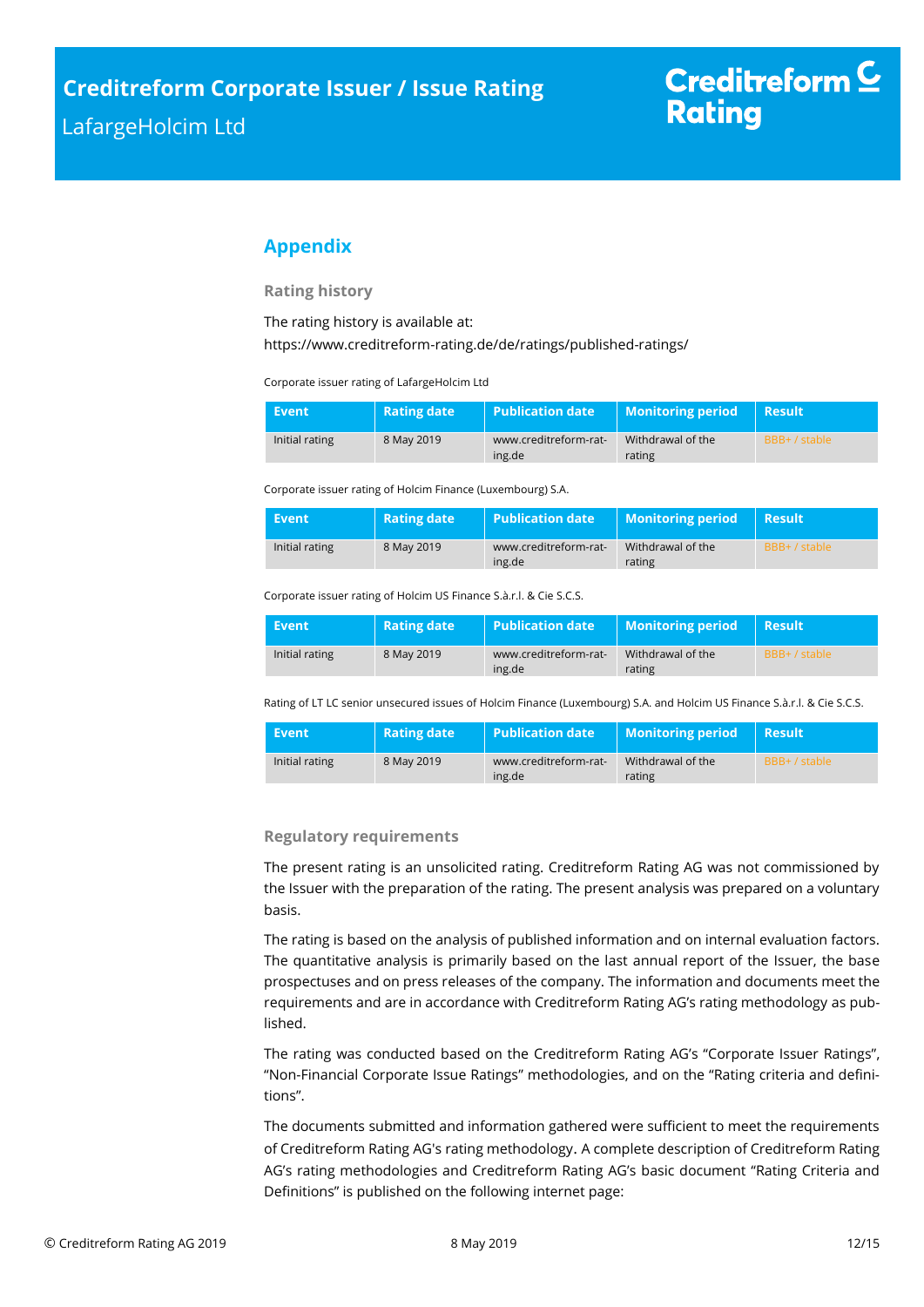# Creditreform  $\mathsf{\underline{\mathsf{C}}}$ **Rating**

[www.creditreform-rating.de/](http://www.creditreform-rating.de/)en/regulatory-requirements/

This rating was carried out by analysts Elena Alexeenco [\(e.alexeenco@creditreform-rating.de\)](mailto:e.alexeenco@creditreform-rating.de) and Artur Kapica (a.kapica@creditreform-rating.de), both located in Neuss, Germany. A management meeting did not take place.

The rating was presented to the rating committee on 8 May 2019. The company previously received the rating result along with the key reasons leading to the rating prior to publication, and was given at least one full working day to appeal the rating committee's decision and to provide additional information. The rating decision was not amended following this examination.

The rating will be monitored until Creditreform Rating AG removes the rating and sets it to nonrated (n.r.).

In 2011 Creditreform Rating AG (CRA) was registered within the European Union according to EU Regulation 1060/2009 (CRA-Regulation). Based on this registration, Creditreform Rating AG is allowed to issue credit ratings within the EU and is bound to comply with the provisions of the CRA-Regulation.

#### Please note:

This report exists in an English version only. This is the only binding version.

#### **Conflict of interests**

No conflicts of interest were identified during the rating process that might influence the analyses and judgements of the rating analysts involved or any other natural person whose services are placed at the disposal or under the control of Creditreform Rating AG and who are directly involved in credit rating activities or in approving credit ratings and rating outlooks.

In the event of providing ancillary services to the rated entity, Creditreform Rating AG will disclose all ancillary services in the credit rating report.

#### **Rules on the presentation of credit ratings and rating outlooks**

The approval of credit ratings and rating outlooks follows our internal policies and procedures. In line with our 'Rating Committee' policy, all credit ratings and rating outlooks are approved by a rating committee based on the principle of unanimity.

To prepare this credit rating, CRA has used following substantially material sources:

#### Corporate Issuer rating:

- 1. Annual report
- 2. Website
- 3. Internet research

#### Corporate Issue rating:

- 1. Issuer corporate rating incl. information used for the Issuer corporate rating
- 2. Documents on issues / instruments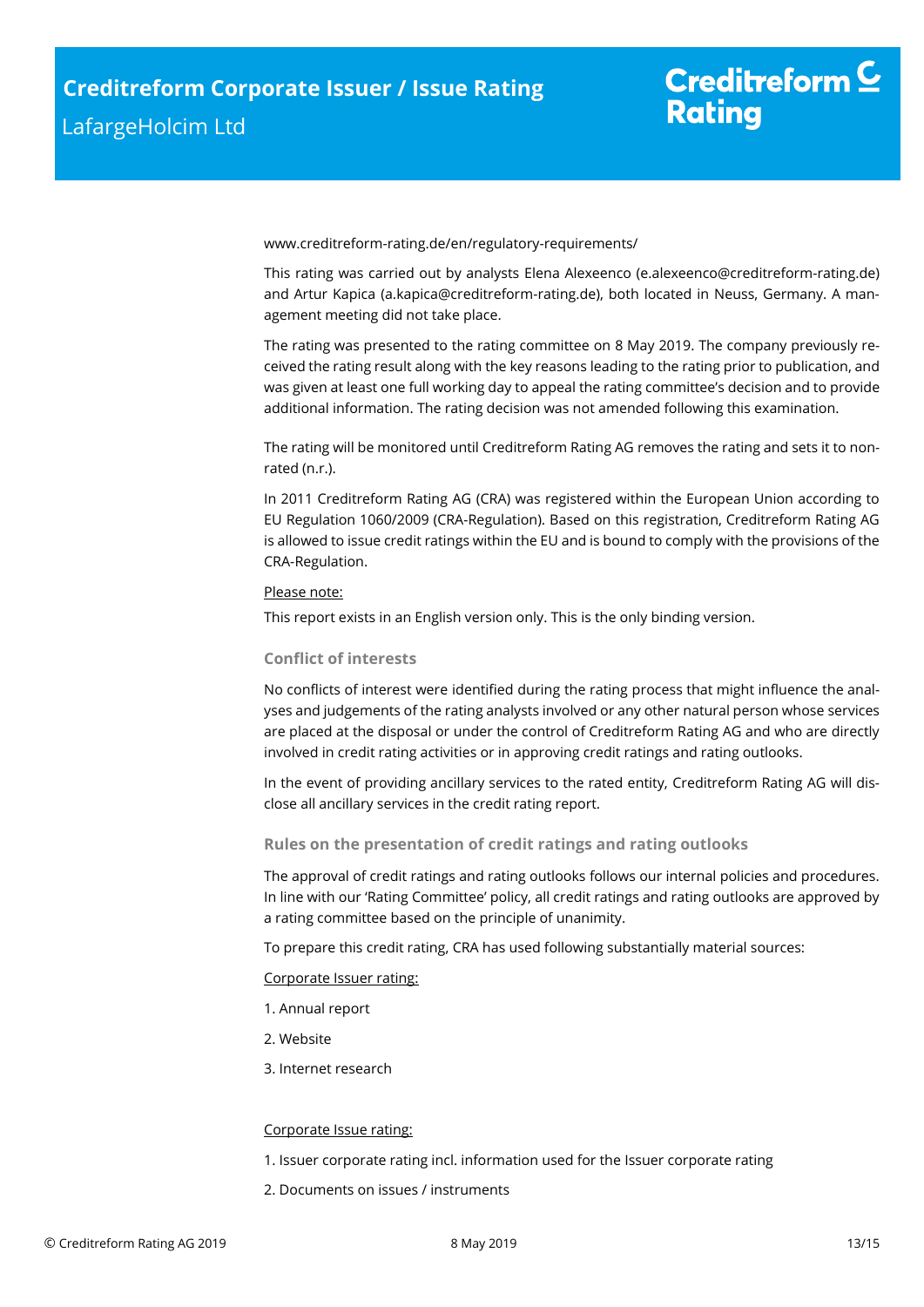There are no other attributes and limitations of the credit rating or rating outlook other than those displayed on the CRA website. Furthermore, CRA considers as satisfactory the quality and extent of information available on the rated entity. With respect to the rated entity, Creditreform Rating AG regarded available historical data as sufficient.

Between the time of disclosure of the credit rating to the rated entity and the public disclosure, no amendments were made to the credit rating.

The 'Basic Data' information card indicates the principal methodology or version of methodology that was used in determining the rating, with a reference to its comprehensive description.

In cases where the credit rating is based on more than one methodology or where reference only to the principal methodology might cause investors to overlook other important aspects of the credit rating, including any significant adjustments and deviations, Creditreform Rating AG explains this fact in the credit rating report and indicates how the different methodologies or other aspects are taken into account in the credit rating. This information is integrated in the credit rating report.

The meaning of each rating category, the definition of default or recovery and any appropriate risk warning, including a sensitivity analysis of the relevant key rating assumptions such as mathematical or correlation assumptions, accompanied by worst-case scenario credit ratings and best-case scenario credit ratings are explained.

The date at which the credit rating was initially released for distribution and the date when it was last updated, including any rating outlooks, is indicated clearly and prominently in the 'Basic Data' card as a "rating action"; initial release is indicated as "initial rating", other updates are indicated as an "update", "upgrade" or "downgrade", "not rated", "confirmed", "selective default" or "default".

In the case of a rating outlook, the time horizon is provided during which a change in the credit rating is expected. This information is available within 'Basic Data' information card.

In accordance with Article 11 (2) EU-Regulation (EC) No 1060/2009, a registered or certified credit rating agency shall make available, in a central repository established by ESMA, information on its historical performance data including the rating transition frequency and information about credit ratings issued in the past and on their changes. Requested data are available at the ESMA website: https://cerep.esma.europa.eu/cerep-web/statistics/defaults.xhtml.

An explanatory statement of the meaning of Creditreform`s default rates are available in the credit rating methodologies disclosed on the website.